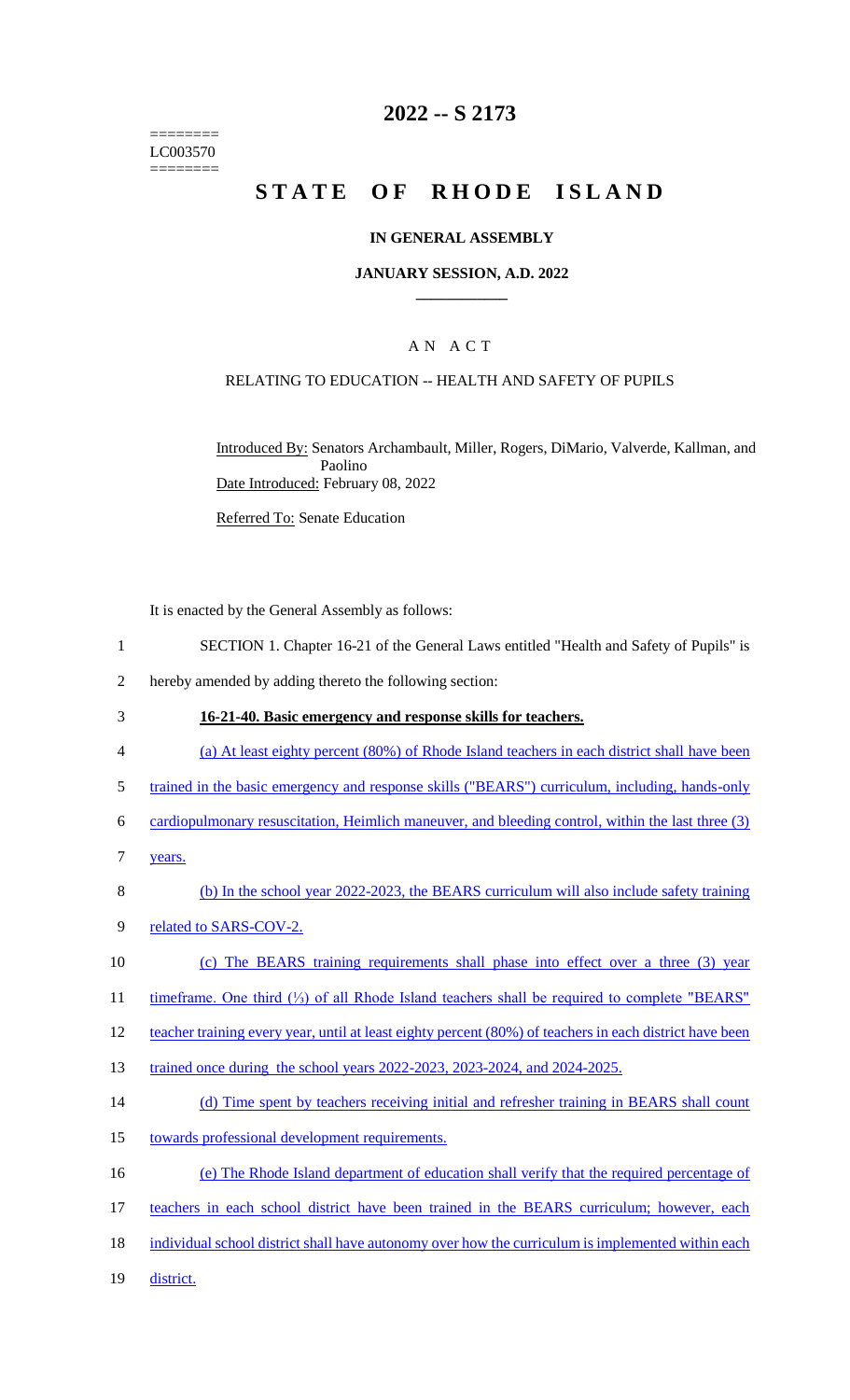- (f) A teacher or other school personnel, who has completed BEARS training, who renders
- emergency care on school grounds, school buildings, or during school functions, shall not be liable
- to the person assisted, for civil damages for any injuries which result from acts or omissions by the
- person rendering the emergency care of administration of subjects covered by the BEARS
- curriculum, which may constitute ordinary negligence. The immunity provided in this subsection
- does not apply to acts or omissions constituting gross, willful or wanton negligence.
- (g) The provisions of this section shall not be construed to require any teacher or other
- school personnel to render emergency first aid.
- (h) Each school district shall, from funds not otherwise allocated during the fiscal year,
- 10 provide funding for each faculty member trained, at a rate determined in the state budget.
- SECTION 2. This act shall take effect upon passage.

#### ======== LC003570 ========